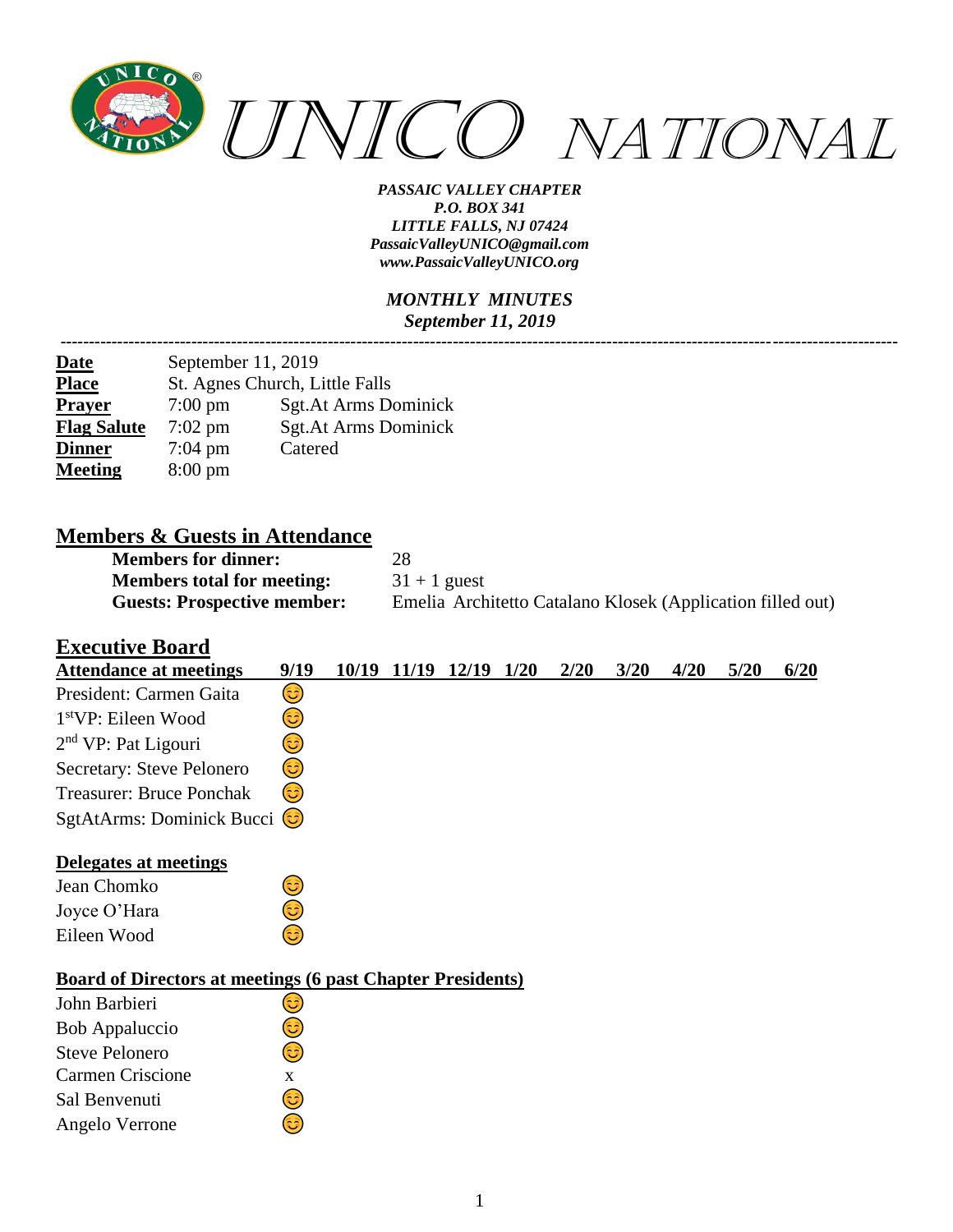

*MONTHLY MINUTES September 11, 2019*

| <b>Past Chapter Presidents in attendance at meetings</b> |      |       |       |       |      |      |      |      |      |      |
|----------------------------------------------------------|------|-------|-------|-------|------|------|------|------|------|------|
|                                                          | 9/18 | 10/18 | 11/18 | 12/18 | 1/19 | 2/19 | 3/19 | 4/19 | 5/19 | 6/18 |
| Joe Agresti PNP                                          | 3)   |       |       |       |      |      |      |      |      |      |
| Bob Appaluccio                                           | 3    |       |       |       |      |      |      |      |      |      |
| John Barbieri                                            | ಡಿ   |       |       |       |      |      |      |      |      |      |
| Sal Benvenuti                                            | 3    |       |       |       |      |      |      |      |      |      |
| Carmen Criscione                                         | X    |       |       |       |      |      |      |      |      |      |
| John Morano                                              | 6    |       |       |       |      |      |      |      |      |      |
| <b>Steve Pelonero</b>                                    | ಡಿ   |       |       |       |      |      |      |      |      |      |
| <b>Bruce Ponchak</b>                                     | 3    |       |       |       |      |      |      |      |      |      |
| <b>Chuck Russo</b>                                       | ಡಿ   |       |       |       |      |      |      |      |      |      |
| Angelo Verrone                                           | ی    |       |       |       |      |      |      |      |      |      |

## **Opening Remarks**

### • **President Carmen Gaita:**

- Carmen welcomed everyone to the first meeting of our UNICO year. He noted and presented our chapter budget. would be talked about and voted on at the October meeting
- Carmen welcomed and introduced our guest, a hopeful new member

- Eileen was excited and ready to start the new UNICO year
- **2 nd VP Patrick Ligouri:**
	- Pat welcomed everyone

# **Secretary Minutes**

Secretary: Steve Pelonero

Steve reported that the minutes were emailed out, some were printed and put on the tables at this meeting. He noted that they were also on the chapter website. It was asked for a motion to accept

1<sup>st</sup> Bob Appaluccio  $2<sub>nd</sub>$ Jean Chomko Discussion: None All in favor: Yes

<sup>•</sup> **1 st VP Eileen Wood:**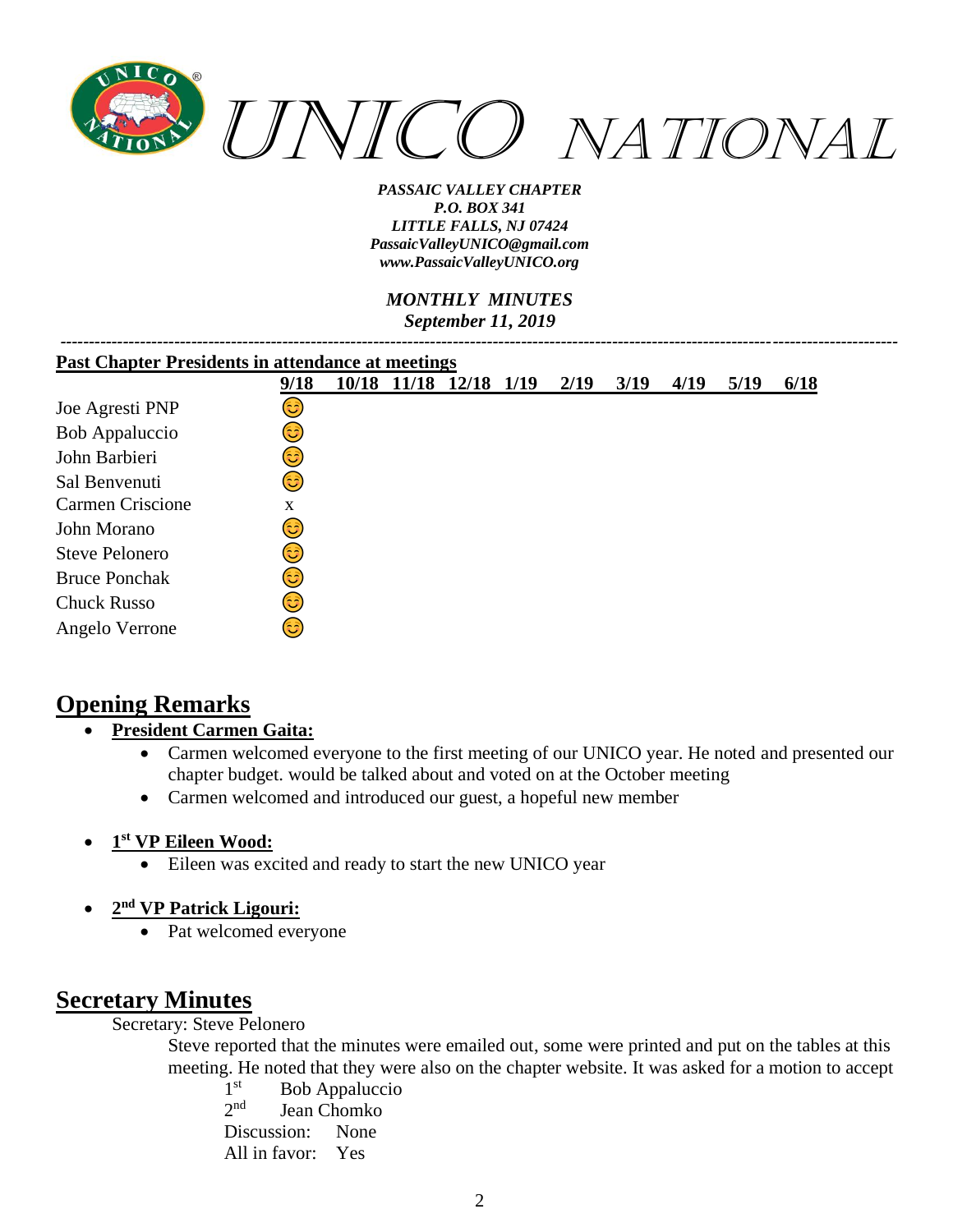

*MONTHLY MINUTES September 11, 2019 ---------------------------------------------------------------------------------------------------------------------------------------------------*

### **Treasurer Report**

Treasurer: Bruce Ponchak

Bruce reported that the treasurers report was emailed out, some were printed and put on the tables at this meeting. It was asked for a motion to accept

 $1<sup>st</sup>$ Joe Benvenuti  $2<sub>nd</sub>$ Roni Corrado Discussion: None All in favor: Yes

## **Good and Welfare: Sal Nocella**

• John Alati, PNP is now home from the hospital

## **Bills & Communications**

- Thank you was received from the Special Olympics
- Request for donation from the Special Olympics (tabled)
- Thank you letters were received from the UNICO National and UNICO Foundation charities that we donated to at the Convention in Nashville TN

# **Standing Committee**

- **Scholarship: Chuck Russo & Joe Agresti, PNP:**
	- No report

# **Fundraising Committees**

- **Community Service: Chuck Russo**
	- No report
- **Dine with UNICO: Joe Benvenuti, Mark BiFalco, Jean Chomko**
	- No report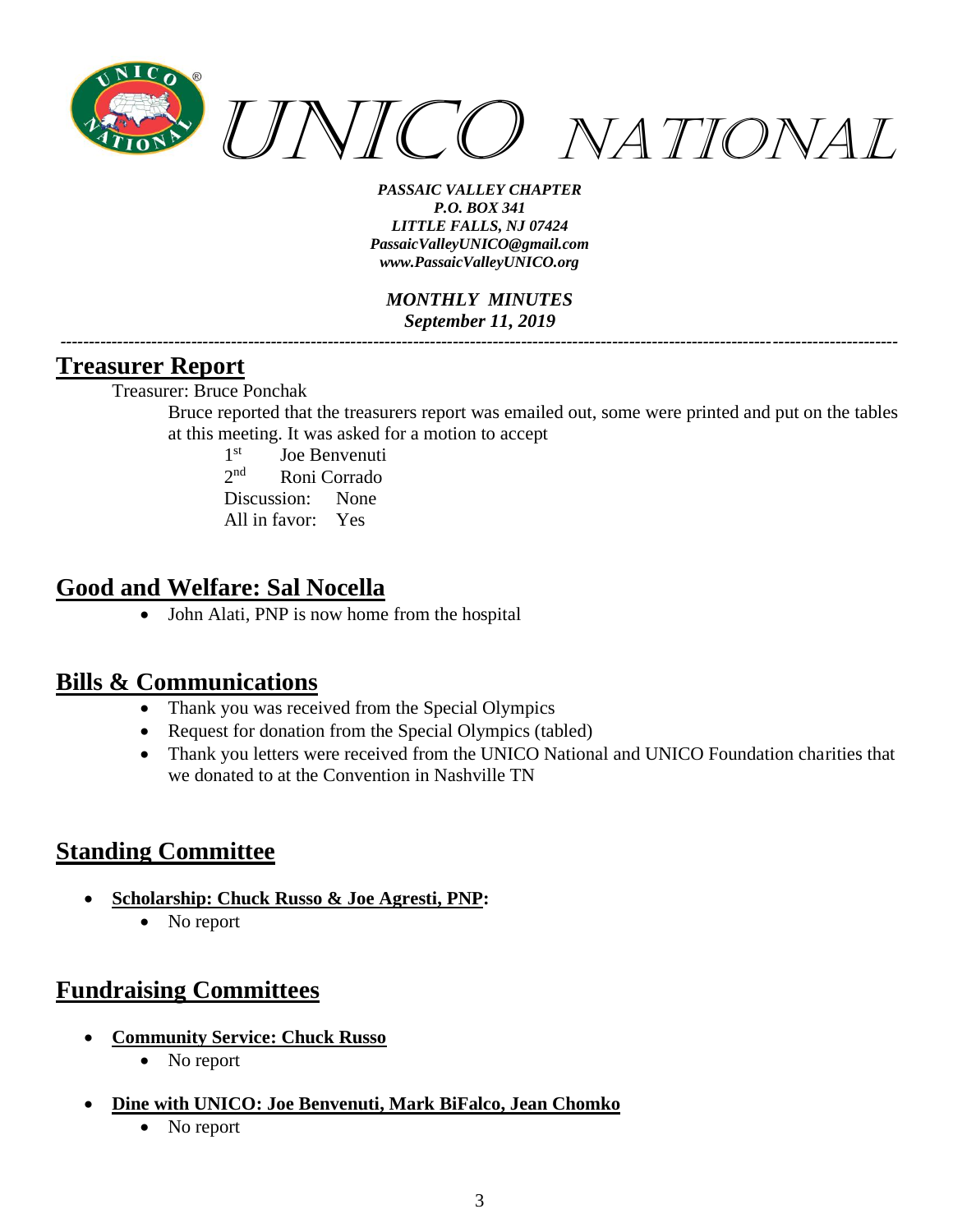

*MONTHLY MINUTES September 11, 2019 ---------------------------------------------------------------------------------------------------------------------------------------------------*

#### • **Dinner for a Year: Carmen Criscione**

No report

#### • **Food Pantry: Roni Corrado**

- A \$700 donation was made to St. James Church from the Ralph Torraco Food Pantry/ Shelter UNICO Foundation. It was given to our chapter to present it to them
- Joe Agresti noted that www.InserraSupermarkers.com has a grant program that we could look into

#### • **Golf Outing: Joe Barone**

- Joe reported that a tentative date was picked but that he also wanted his committee to meet right after this monthly chapter meeting was adjourned
- Joe also reported that a net profit from our 2019 outing brought in \$8,900.00

#### • **Models Sporting Goods: Roni Corrado**

- Roni asked that it now the time to approach Modell for their coupon fundraiser. It was brought up in discussion that due to the fact that it only brings in less than \$50.00 that this event be dropped. All were in favor
- **Overseas Soldiers: Pat Corrado**
	- It was noted that Evelyn Tosi's grandson is back here in the states and that he did receive our packages while stationed overseas
- **Pig Roast: Joe Agresti PNP / Jim Minella**
	- No report
- **Beefsteak Dinner: Joe Benvenuti**
	- Joe Benvenuti reported that he will try to get our Beefsteak Fundraiser going once again
- **2020 Vision Wine Raffle: Steve Pelonero**
	- No report
- **2020 Convention Fundraisers**
	- John Morano talked about the Friday October 4<sup>th</sup> fundraiser at the Russisn Hall. It is a 2020 convention fundraiser for when Steve Pelonero, chapter member, will be sworn in as National president. John noted that all of the extras at a convention cost money and this helps alleviate them. He asked that people attend it and to see him as noted on the flier that was handed out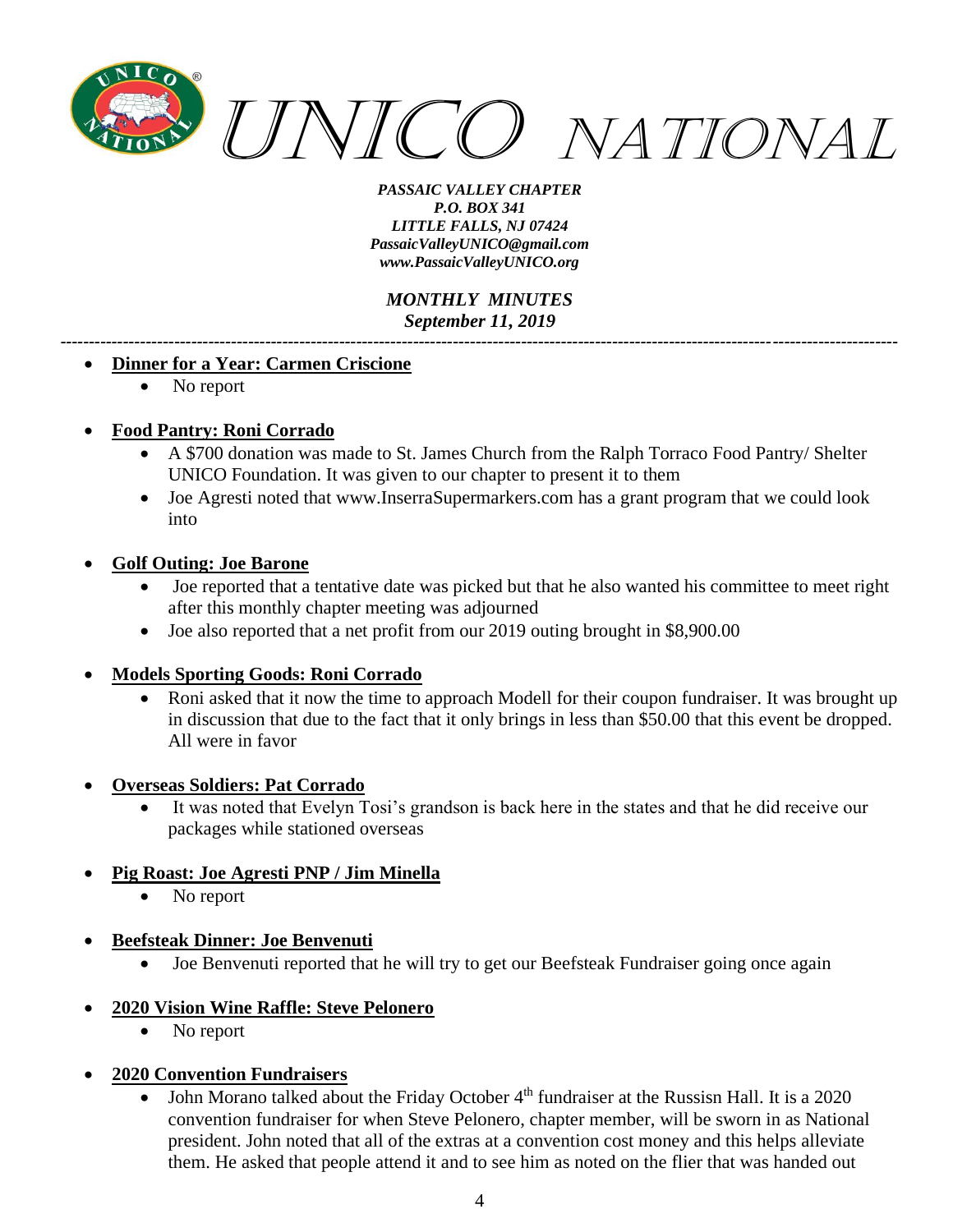

*MONTHLY MINUTES September 11, 2019 ---------------------------------------------------------------------------------------------------------------------------------------------------*

- It was noted also that on December  $7<sup>th</sup>$ , Saturday, there is a NYC bus ride that is hosted by the Passaic-Clifton chapter with our NJ District IV backing it. The flier was also handed out giving the details. \$100 gets you on a bus in Little Falls, brings you to Mulberry Street in NYC where a multiple course dinner is served. You get back on the bus and go to see the Rockefeller Center Christmas Tree for an hour or two. Then back on the bus to go back to Little Falls. Pre pay only to reserve a seat on the bus
- On November  $12<sup>th</sup>$  Tuesday there is a National Fundraiser for the Convention. A Cigar Fundraiser There is also a room with no smoke allowed in it for those that just want to enjoy a buffet dinner with wine or beer and to mingle and to meet other chapter members and friends of UNICO. That flier was handed out also

## **Non-Fundraising Committees**

- **Bunny Breakfast: Joe Agresti PNP**
	- No report
- **Heritage Talk: Angelo Verrone**
	- No report
- **Membership: John Barbieri**
	- John noted that there are 51 members (52 members on the National Roster)
	- The average age of our chapter is 71 year of age
- **Newsletter: Steve Pelonero**
	- Steve reported that our chapter newsletter is on our website
- **Website: Steve Pelonero / John Barbieri**
	- Steve reported that as of Sept. 11, 2019, on our [www.PassaicValleyUNICO.org](http://www.passaicvalleyunico.org/) website, that it is now at 84,991 visits
	- John reported that everything is good with his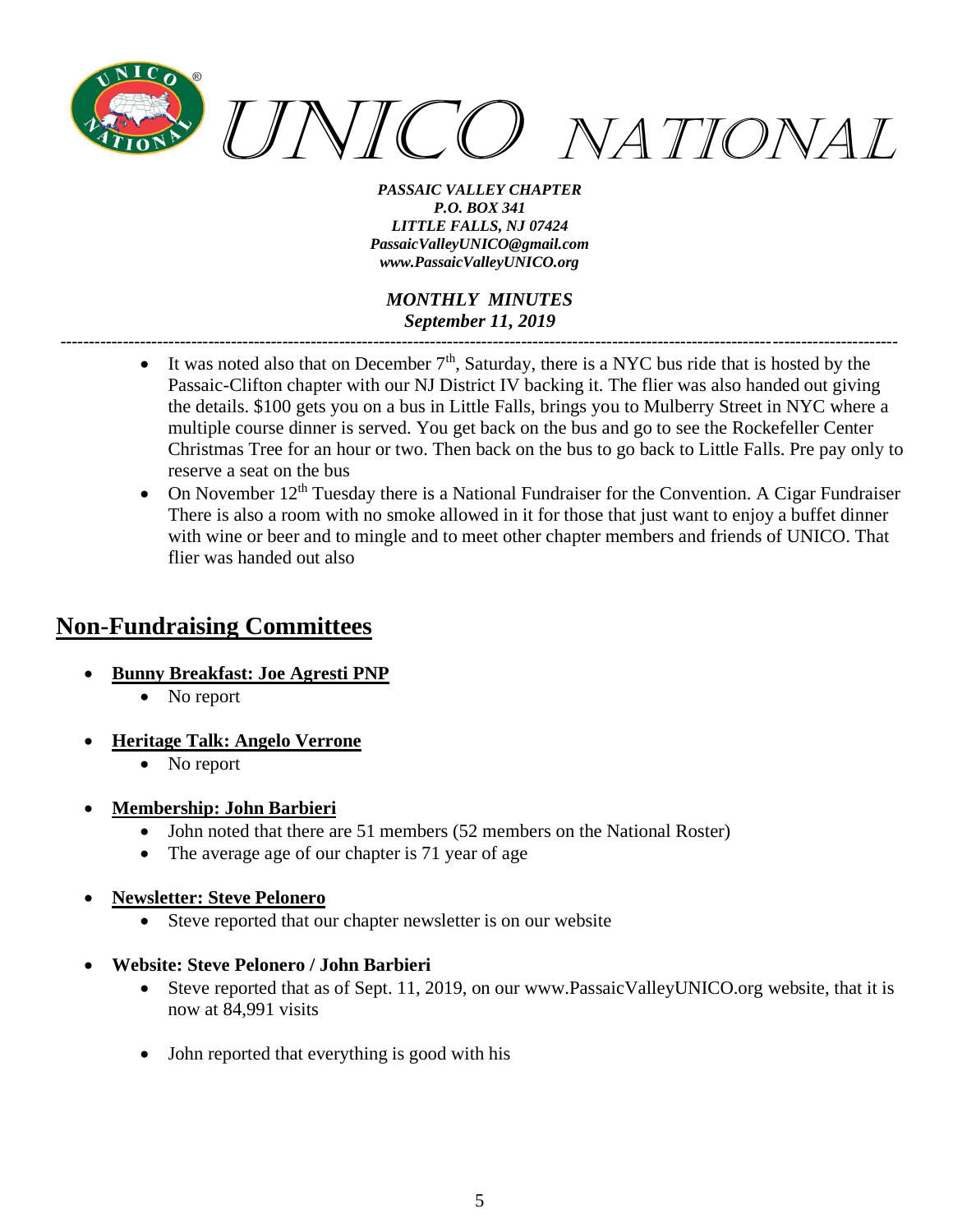

*MONTHLY MINUTES September 11, 2019 ---------------------------------------------------------------------------------------------------------------------------------------------------*

## **National News**

- Steve Pelonero reported that Sal Benvenuti brought a box of the 2020 Heritage Calendar to the meeting. Members please take them and hand some out to your local restaurants, etc
- There will be the UNICO National Float at the Basilone Parade Sept 22 in Raritan
- Columbus Parades Seaside and NYC
- Eastern Region Hershey PA November 8 & 9
- November 12 Brick House Fundraiser

### **District News**

- NJ District XI Bocce Tournament Sunday Sept 15
- NJ District IV Meeting Amore Sept 17 Tuesday. \$35.00 and BYO
- Dec 1, Sunday, NJ District IV Christmas Dinner for Special Needs. More information to follow

### **Old Business**

None

## **New Business**

- Dominick Bucci noted that a new patch was on our chapter banner Chapter Achievement
- Eileen Wood gave her report on the 2019 National Convention in Nashville TN
- It was noted that at our membership of 52 members we have 3 delegates ... When convention time comes closer, we will then decide by vote who the delegates will be. Delegates must attend all District meetings as well as attend the meetings and workshops, and Foundation meeting at the convention
- Joe Benvenuti asked for a donation of \$100 for Little Falls Schools 2 & 3. A motion was made by Angelo Verrone and  $2<sup>nd</sup>$ <sup>d</sup> by Joe Agresti. All were in favor
- Eileen Wood made note that her nephew Russell Domicoli is in the hospital with a disease called L.I.S. which has left him paralyzed except for his eye movement. After explaining the family situation, a motion was made to donate \$500.00 which the executive board needs to approve for the next meeting. The motion was made by Joe Agresti and  $2<sup>nd</sup>$ d by Pat Ligouri. All were in favor based on the Executive Board decision at the October meeting